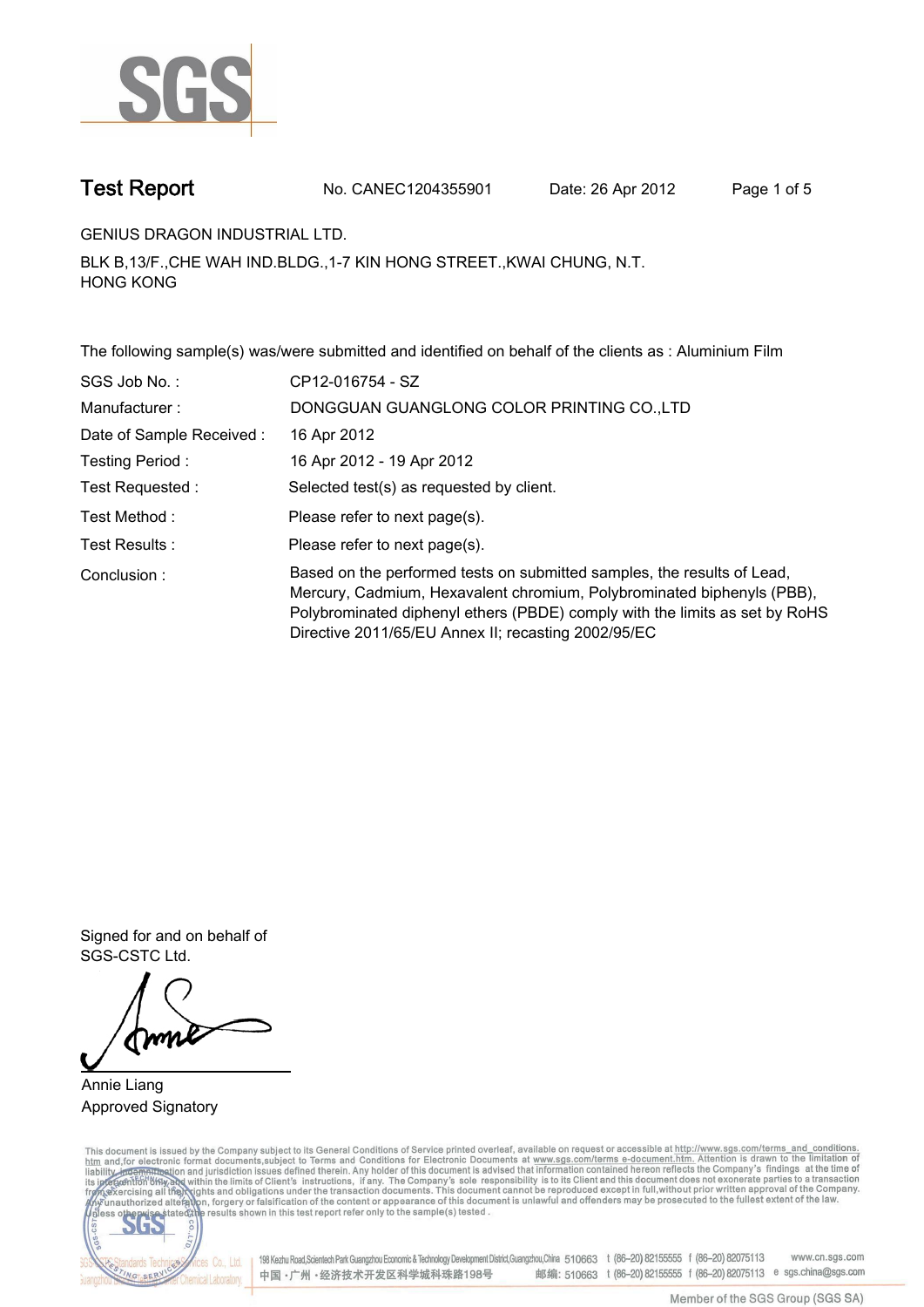

**Test Report. No. CANEC1204355901 Date: 26 Apr 2012. Page 2 of 5.**

**Test Results :.**

**Test Part Description :.**

| Specimen No. | SGS Sample ID    | <b>Description</b> |  |
|--------------|------------------|--------------------|--|
|              | CAN12-043559.001 | Silvery foil       |  |

- **Remarks :.(1) 1 mg/kg = 1 ppm = 0.0001%.**
	- **(2) MDL = Method Detection Limit.**
	- **(3) ND = Not Detected ( < MDL ).**
	- **(4) "-" = Not Regulated.**

## **RoHS Directive 2011/65/EU.**

- **Test Method :. With reference to IEC 62321:2008**
	- **(1) Determination of Cadmium by ICP-OES.**
	- **(2) Determination of Lead by ICP-OES.**
	- **(3) Determination of Mercury by ICP-OES.**
	- **(4) Determination of Hexavalent Chromium by Spot test / Colorimetric Method using UV-Vis.**
	- **(5) Determination of PBBs / PBDEs by GC-MS..**

| <u>Test Item(s)</u>        | <u>Limit</u> | <u>Unit</u> | <b>MDL</b>     | <u>001</u> |
|----------------------------|--------------|-------------|----------------|------------|
| Cadmium (Cd)               | 100          | mg/kg       | 2              | <b>ND</b>  |
| Lead (Pb)                  | 1000         | mg/kg       | $\overline{2}$ | 13         |
| Mercury (Hg)               | 1000         | mg/kg       | $\overline{2}$ | <b>ND</b>  |
| Hexavalent Chromium (CrVI) |              |             | ♦              | Negative   |
| Sum of PBBs                | 1000         | mg/kg       | ٠              | ND         |
| Monobromobiphenyl          | -            | mg/kg       | 5              | ND         |
| Dibromobiphenyl            | -            | mg/kg       | 5              | ND         |
| Tribromobiphenyl           | -            | mg/kg       | 5              | ND         |
| Tetrabromobiphenyl         | -            | mg/kg       | 5              | ND         |
| Pentabromobiphenyl         | -            | mg/kg       | 5              | ND         |
| Hexabromobiphenyl          | -            | mg/kg       | 5              | ND         |
| Heptabromobiphenyl         | ۰            | mg/kg       | 5              | ND         |
| Octabromobiphenyl          | -            | mg/kg       | 5              | ND         |
| Nonabromobiphenyl          | ۰            | mg/kg       | 5              | ND         |
| Decabromobiphenyl          |              | mg/kg       | 5              | <b>ND</b>  |
| Sum of PBDEs               | 1000         | mg/kg       | -              | ND         |
| Monobromodiphenyl ether    |              | mg/kg       | 5              | <b>ND</b>  |

This document is issued by the Company subject to its General Conditions of Service printed overleaf, available on request or accessible at http://www.sgs.com/terms\_and\_conditions.<br>htm\_and,for electronic format documents,s



198 Kezhu Road,Scientech Park Guangzhou Economic & Technology Development District,Guangzhou,China 510663 t (86-20) 82155555 f (86-20) 82075113 www.cn.sgs.com 邮编: 510663 t (86-20) 82155555 f (86-20) 82075113 e sgs.china@sgs.com 中国·广州·经济技术开发区科学城科珠路198号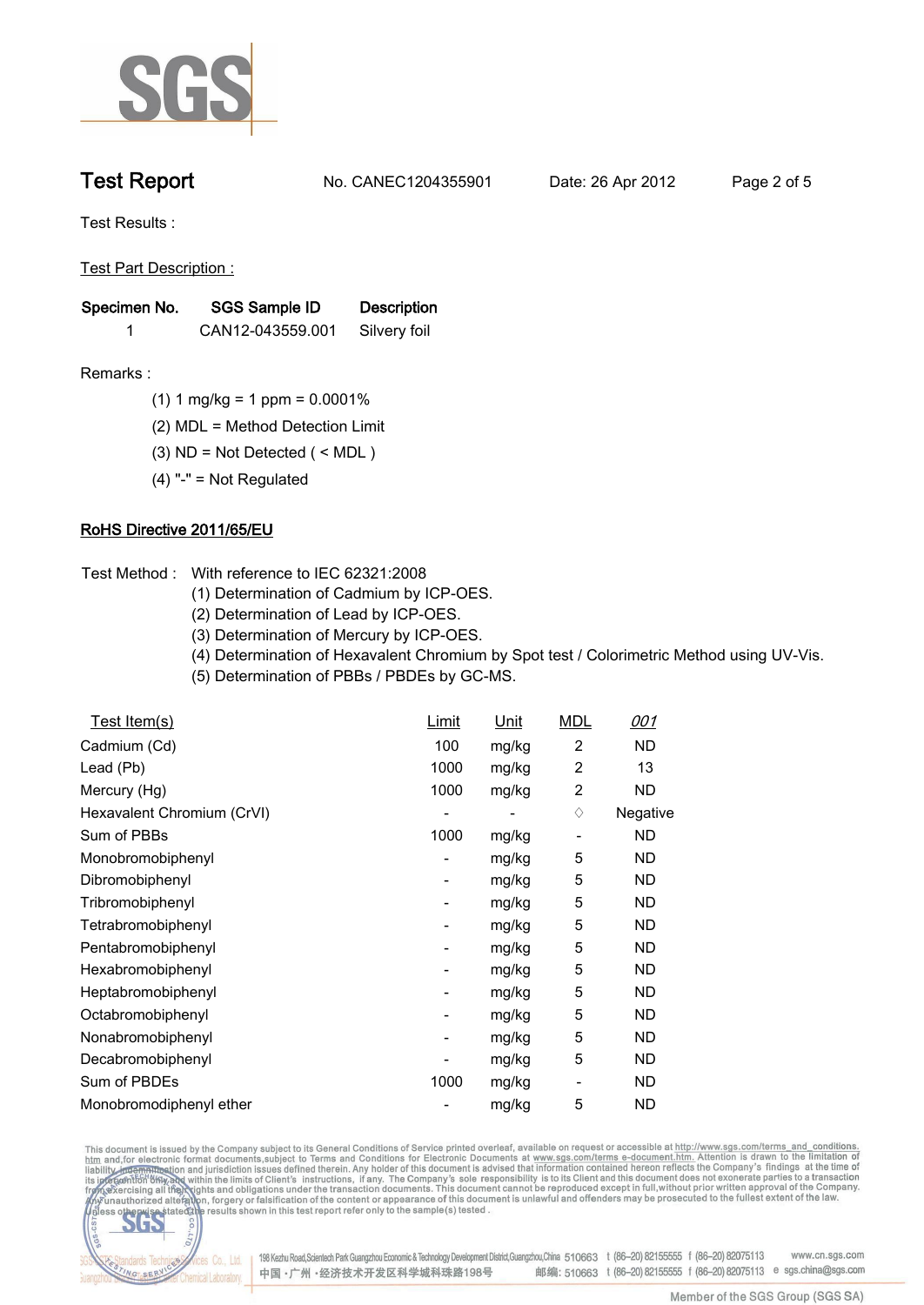

| <b>Test Report</b>       | No. CANEC1204355901      |       | Date: 26 Apr 2012 |            | Page 3 of 5 |
|--------------------------|--------------------------|-------|-------------------|------------|-------------|
| Test Item(s)             | Limit                    | Unit  | <b>MDL</b>        | <u>001</u> |             |
| Dibromodiphenyl ether    | $\sim$                   | mg/kg | 5                 | ND.        |             |
| Tribromodiphenyl ether   | ۰.                       | mg/kg | 5                 | ND.        |             |
| Tetrabromodiphenyl ether | ۰.                       | mg/kg | 5                 | ND.        |             |
| Pentabromodiphenyl ether | ۰.                       | mg/kg | 5                 | ND.        |             |
| Hexabromodiphenyl ether  | ۰.                       | mg/kg | 5                 | ND.        |             |
| Heptabromodiphenyl ether | ۰.                       | mg/kg | 5                 | ND.        |             |
| Octabromodiphenyl ether  | $\overline{\phantom{a}}$ | mg/kg | 5                 | ND.        |             |
| Nonabromodiphenyl ether  | ۰.                       | mg/kg | 5                 | ND.        |             |
| Decabromodiphenyl ether  | -                        | mg/kg | 5                 | ND.        |             |

**Notes :.**

**VG SER** 

**(1) The maximum permissible limit is quoted from the directive 2011/65/EU, Annex II (2)◇Spot-test:** 

**Negative = Absence of CrVI coating, Positive = Presence of CrVI coating;** 

**(The tested sample should be further verified by boiling-water-extraction method if the spot test result is Negative or cannot be confirmed.)**

**◇Boiling-water-extraction:** 

**Negative = Absence of CrVI coating**

**Positive = Presence of CrVI coating; the detected concentration in boiling-water-extraction solution is equal or greater than 0.02 mg/kg with 50 cm2 sample surface area.**

**For corrosion protection coatings on metals: Information on storage conditions and production date of the tested sample is unavailable and thus results of Cr(VI) represent status of the sample at the time of testing..**



198 Kezhu Road,Scientech Park Guangzhou Economic & Technology Development District,Guangzhou,China 510663 t (86-20) 82155555 f (86-20) 82075113 www.cn.sgs.com vices Co., Ltd. 邮编: 510663 t (86-20) 82155555 f (86-20) 82075113 e sgs.china@sgs.com 中国·广州·经济技术开发区科学城科珠路198号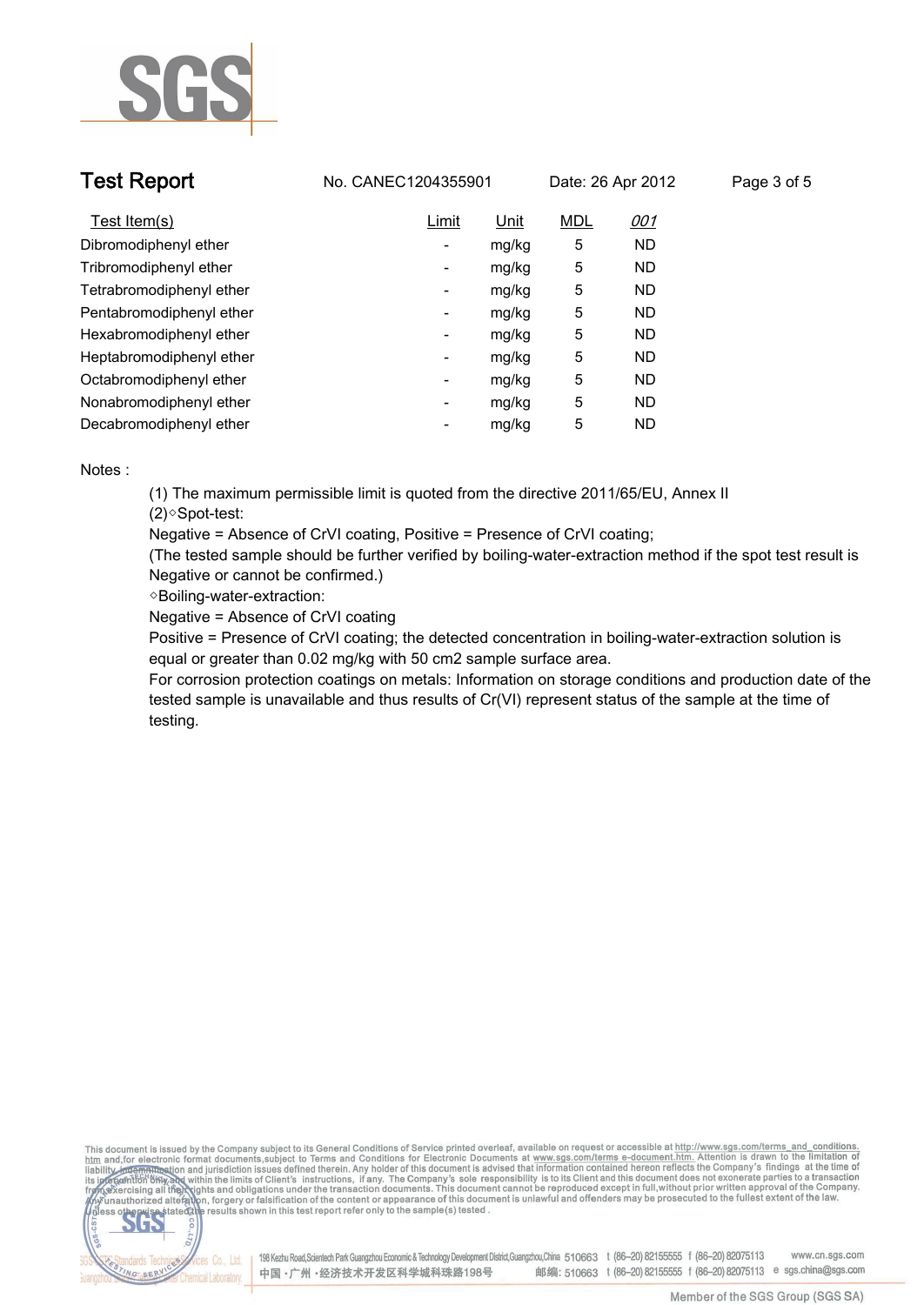

**Test Report. No. CANEC1204355901 Date: 26 Apr 2012. Page 4 of 5.**

# **ATTACHMENTS**

fices Co., Ltd.

Chemical Laboratory

NG SER

### **RoHS Testing Flow Chart**

- **1)** Name of the person who made testing: Bella Wang / **Cutey Yu**
- 2) Name of the person in charge of testing: Adams Yu / **Ryan Yang**
- 3) These samples were dissolved totally by pre-conditioning method according to below flow chart (Cr<sup>6+</sup> and PBBs/PBDEs test method excluded).



This document is issued by the Company subject to its General Conditions of Service printed overleaf, available on request or accessible at http://www.sgs.com/terms\_and\_conditions.<br>htm\_and,for electronic format documents,s

198 Kezhu Road,Scientech Park Guangzhou Economic & Technology Development District,Guangzhou,China 510663 t (86-20) 82155555 f (86-20) 82075113 www.cn.sas.com 邮编: 510663 t (86-20) 82155555 f (86-20) 82075113 e sgs.china@sgs.com 中国·广州·经济技术开发区科学城科珠路198号